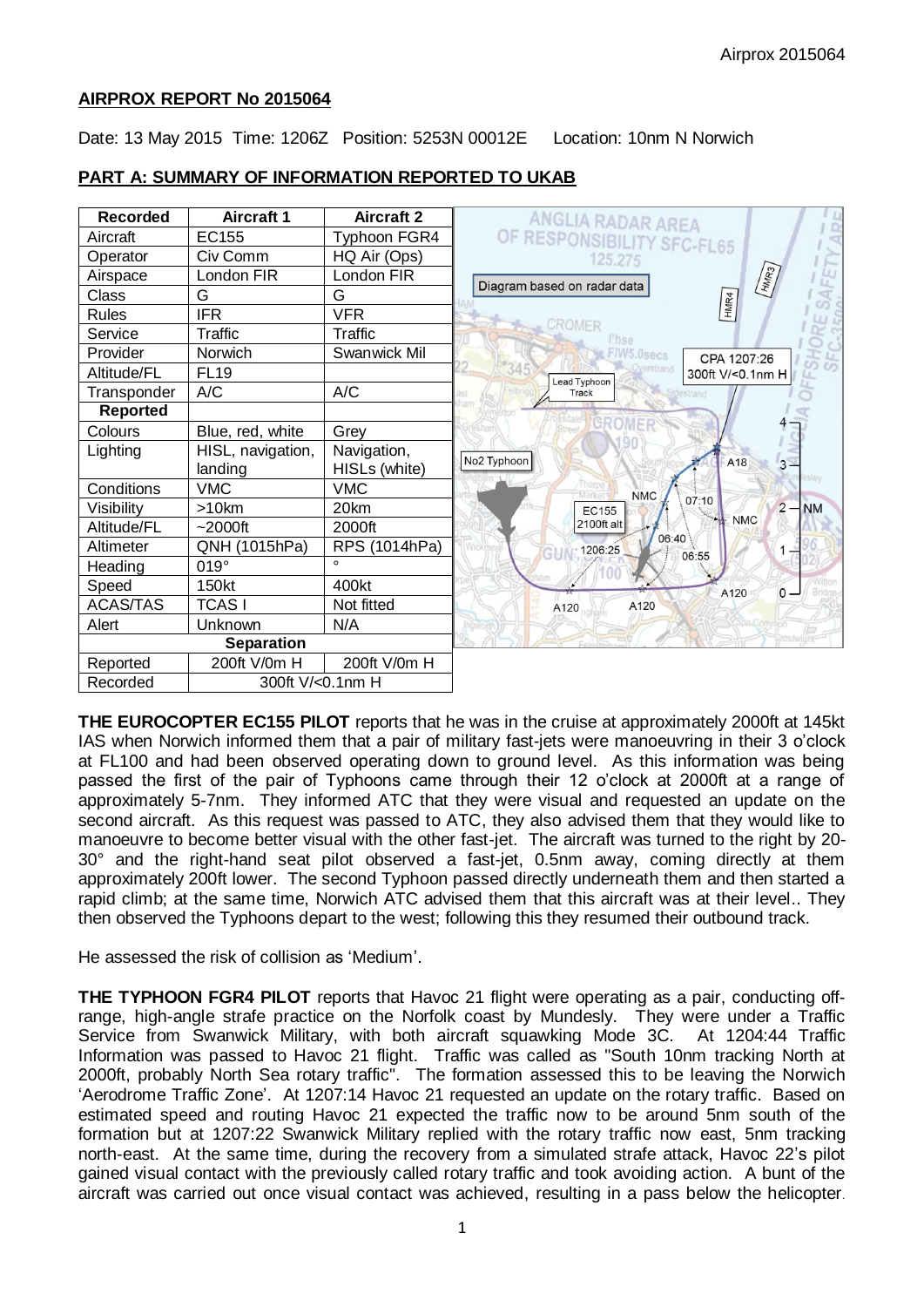He assessed that the helicopter passed 200ft above and in front of him. Once clear of the traffic, Swanwick Military was advised of the Airprox at 1207:37. When Havoc 21 requested an update on the traffic, it was already merging with Havoc 22; the call of "5nm east" related to Havoc 21's position.

He perceived the severity of the incident as 'High'.

**THE SWANWICK MIL EAST TAC RIGHT CONTROLLER** reports that he was called in to replace the East Tac Right position, working TTN31 in AARA8, with Havoc 21 flight working the same frequency, conducting General Handling (GH) north of Norwich prior to their tanking slot on AARA8. Whilst Havoc 21 flight were operating in the block SFC-15000ft (on the Yarmouth RPS 1015hPa) 20nm north of Norwich, he observed an aircraft routing northbound from Norwich at low-level. Because the aircraft was squawking 7427, and was indicating 2000ft, he called the traffic to Havoc 21 flight. He believed the initial traffic call was made when the traffic was south by 10-15nm, and he stated that he believed the traffic to be a rotary outbound from Norwich for the rigs. At the time of the traffic call, Havoc 21 flight were indicating well above and the call was made to provide situational awareness to the pilots in the event of a descent being initiated. Almost immediately after calling the traffic Norwich radar called to request Traffic Information on Havoc 21 flight. He responded that they were a pair of Typhoons operating in the block from SFC-15000ft on the Yarmouth RPS 1015hPa. The Norwich controller then pointed out his traffic squawking 7427, advising that it was a rotary aircraft under a Traffic Service, flying IFR not above 3000ft. Havoc 21 flight then requested a traffic update. At the time, Havoc 21 was west of the traffic by approximately 3-4nm, heading west, with the 7427 having turned north-east bound. The traffic was called as such. At the same time, Havoc 22 was south-east of the 7427 traffic by 2nm indicating approximately 8000-10000ft. At the time, Havoc 22 passed north-west bound overhead the rotary aircraft. Havoc 22's Mode C dropped out. He called the traffic south 2nm indicating 2000ft, to which Havoc 22's pilot replied "visual with the traffic". Mode C then reappeared at 1700ft. Norwich radar then called back to state that his traffic was filing an Airprox against the 2 Typhoons. As Havoc 21 flight were observed to be in the middle of a manoeuvre, he opted to wait to tell the pilots once their manoeuvre was complete. Havoc 21's pilot then stated that Havoc 22's pilot would be filing an Airprox and asked if any further information was required by Swanwick. All details were logged and the Supervisor was informed. Havoc 21 flight completed their sortie and proceeded to AARA8 without further incident.

He perceived the severity of the incident as 'Medium'.

**THE SWANWICK MIL SUPERVISOR** reports that he was about to handover the Supervisor role to the oncoming Supervisor when East Tac Right called him over. He pointed out his traffic, Havoc 21 flight, and the Norwich helicopter traffic, and advised him of the occurrence. He had not observed the event so he noted down all the details and logged the occurrence in the log-book.

### **Factual Background**

The Norwich weather was:

EGSH 131150Z 31006KT 270V360 9999 SCT046 14/05 Q1019=

#### **Analysis and Investigation**

#### **CAA ATSI**

The EC155 pilot had departed from Norwich on a local IFR detail to the north routing off-shore. He was in receipt of a Traffic Service from Norwich Radar in Class G airspace. The Typhoon was the second of two such aircraft operating VFR on an off-range exercise operating up to 15000ft. The Typhoon crews were both in receipt of a Traffic Service from Swanwick Mil. The Norwich controller observed the two fast-moving aircraft and initiated a request for Traffic Information from Swanwick Mil. Figure 1 shows the 2 Typhoons (codes 6063, 6064), and the EC155 (code 7427).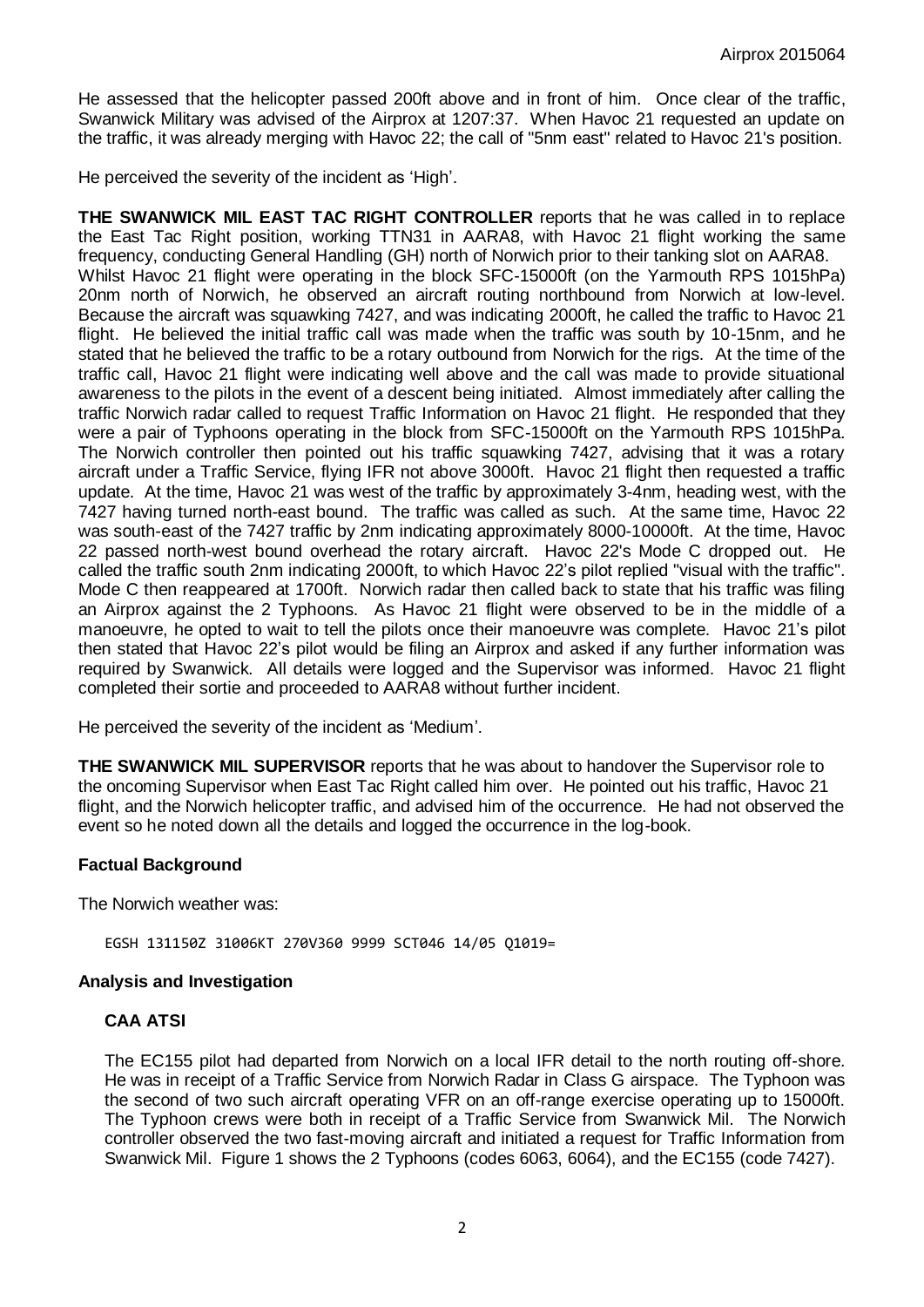

Figure 1 (1203:45)

Reciprocal Traffic Information was passed to Swanwick Mil during this call. The Norwich controller then passed this Traffic Information to the EC155 pilot. Approximately one minute later, the controller noticed the Mode C level information drop off the label on the first Typhoon. He was just updating this Traffic Information to the EC155 pilot as the transmission crossed with him reporting the first Typhoon in sight. The controller then passed Traffic Information on the second Typhoon whose level information had also disappeared. Radar then indicates the second Typhoon had descended below the EC155 and passed from south to north, apparently under the EC155. The EC155 pilot then reported the second Typhoon in sight and indicated he would file a report. The EC155 was level at 2000ft, and the pilot reported that the Typhoon passed underneath by approximately 200ft. The controller provided timely and appropriate Traffic Information both to the EC155 pilot and on the telephone to the Swanwick (Mil) controller. A controller providing a Traffic Service is not required to achieve deconfliction minima, and the avoidance of other aircraft is the pilot's responsibility<sup>1</sup>. Although Figure 2 shows the Typhoon approximately 0.2nm from the EC155 and indicated 800ft, it should be noted that, due to the radar update rate, the high speed of the Typhoon, and the high rate of descent of the Typhoon prior to the occurrence, the relative distance and height information may not be accurate.



 $\overline{a}$ <sup>1</sup> CAP 493 (Manual of Air Traffic Services Part 1) Section 1, Chapter 12.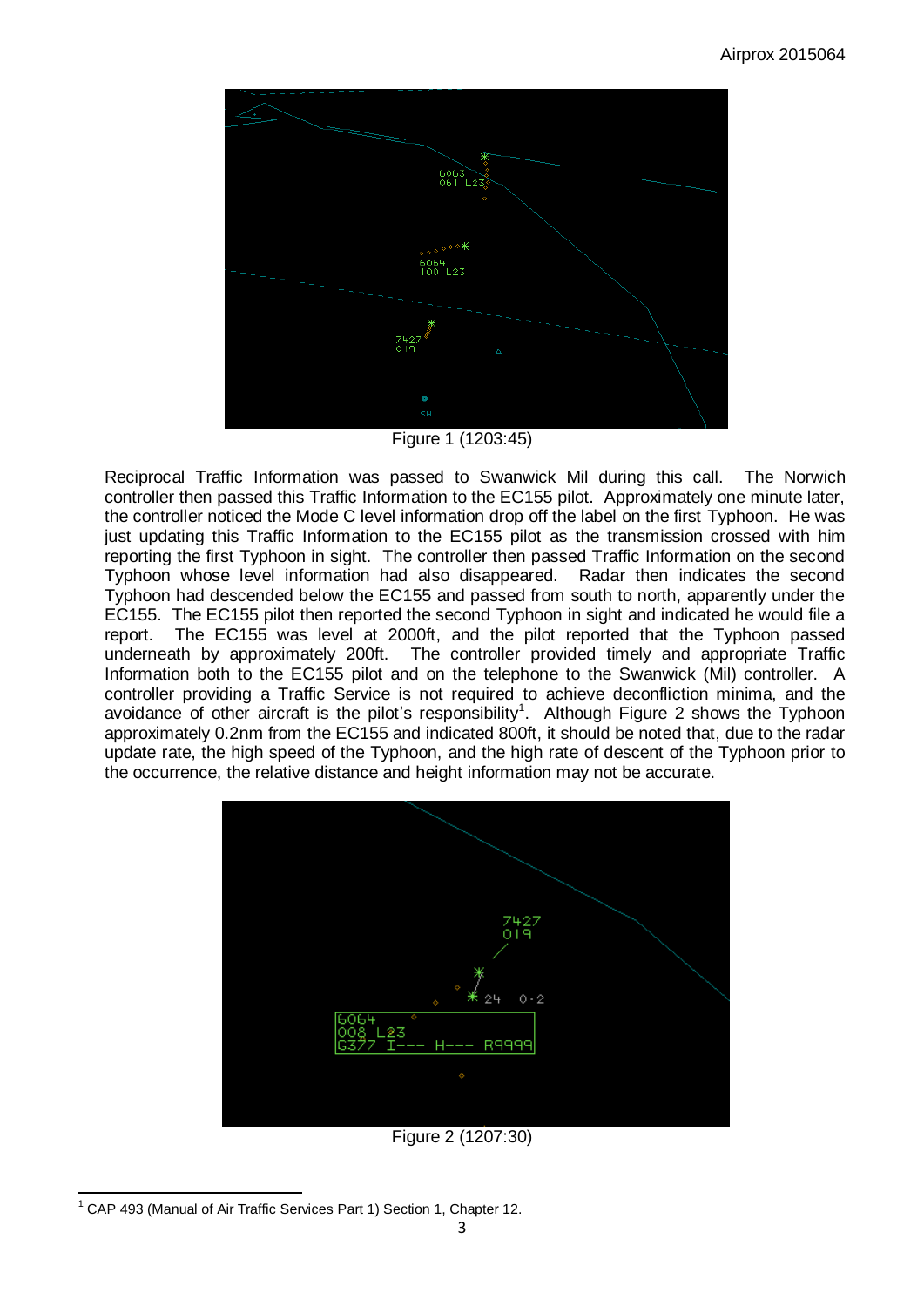# **Military ATM**

The tape transcript between Swanwick Mil (SM), Norwich ATC and Havoc 21 flight is below:

| From                | To             | <b>Speech Transcription</b>                                                                                                                                                  | <b>Time</b> |
|---------------------|----------------|------------------------------------------------------------------------------------------------------------------------------------------------------------------------------|-------------|
| <b>SM</b>           | Havoc 21 flt   | Havoc 21 flight traffic south, er, one zero miles tracking north                                                                                                             | 12:04:41    |
|                     |                | indicating 2000' believed to be er, rotary for the rigs.                                                                                                                     |             |
| Havoc 21            | <b>SM</b>      | Havoc Roger.                                                                                                                                                                 | 12:04:40    |
| Norwich             | <b>SM</b>      | er request TI, er 15 north Norwich 6063, 6064                                                                                                                                | 12:05:20    |
| <b>SM</b>           | <b>Norwich</b> | Yeah TAC Right's on, er, pair of Typhoons in the block surface to<br>ah, 15000 feet on the Yarmouth 1015.                                                                    |             |
| Norwich             | <b>SM</b>      | Roger traffic copied my traffic is Traffic Service just in their vicinity,<br>7427                                                                                           |             |
| <b>SM</b>           | Norwich        | contact                                                                                                                                                                      |             |
| <b>Norwich</b>      | <b>SM</b>      | helicopter IFR not above 3000 feet.                                                                                                                                          |             |
| <b>SM</b>           | Norwich        | Copied thanks for the info                                                                                                                                                   |             |
| Havoc 21            | <b>SM</b>      | Swanwick Havoc, request an update on the rotary traffic please.                                                                                                              | 12:07:03    |
| <b>SM</b>           | Havoc 21 flt   | Havoc 21 flight er roger, now east of you 5 miles er, tracking north<br>east bound er, 2000 feet er, informed that he's not above er 3000<br>feet IFR under Traffic Service. | 12:07:07    |
| Havoc 21            |                | Havoc [--] descent                                                                                                                                                           | 12:07:20    |
| SM.                 | Havoc 22       | er Havoc 22 that previously called traffic ah, south of you 2 miles<br>tracking north east flight level, correction, 2000 feet er rotary                                     | 12:07:35    |
| Havoc <sub>22</sub> | <b>SM</b>      | Havoc 22 is visual er, with traffic the heading east?                                                                                                                        | 12:07:42    |
| Havoc               |                | Havoc, flow north feet wet                                                                                                                                                   | 12:07:48    |
| Norwich             | SN             | Hello, Norwich, just for your information the erm, track I told you<br>about the zero - sorry the 7427.                                                                      |             |
| <b>SM</b>           | Norwich        | Yup                                                                                                                                                                          |             |
| Norwich             | <b>SM</b>      | He's gonna file an Airprox against the two Typhoons that just<br>passed 200 feet above and below him.                                                                        |             |
| Havoc 21            | <b>SM</b>      | Er we're reporting an Airprox er, between Havoc 22 and er, rotary<br>traffic at 12:08                                                                                        | 12:08:43    |
| <b>SM</b>           | Havoc 21       | Havoc 21 roger we've just had a call from Norwich to er state that<br>the rotary will be filing as well.                                                                     | 12:08:51    |

Swanwick passed Traffic Information to Havoc at 1204:41 (Figure 1) as, "*Havoc 21 flight traffic south, er, one zero miles tracking north indicating 2000' believed to be er, rotary for the rigs*."



Figure 1: Traffic Information at 1204:41 (EC155 squawk 7427; Havoc 21 6063; Havoc 22 6064).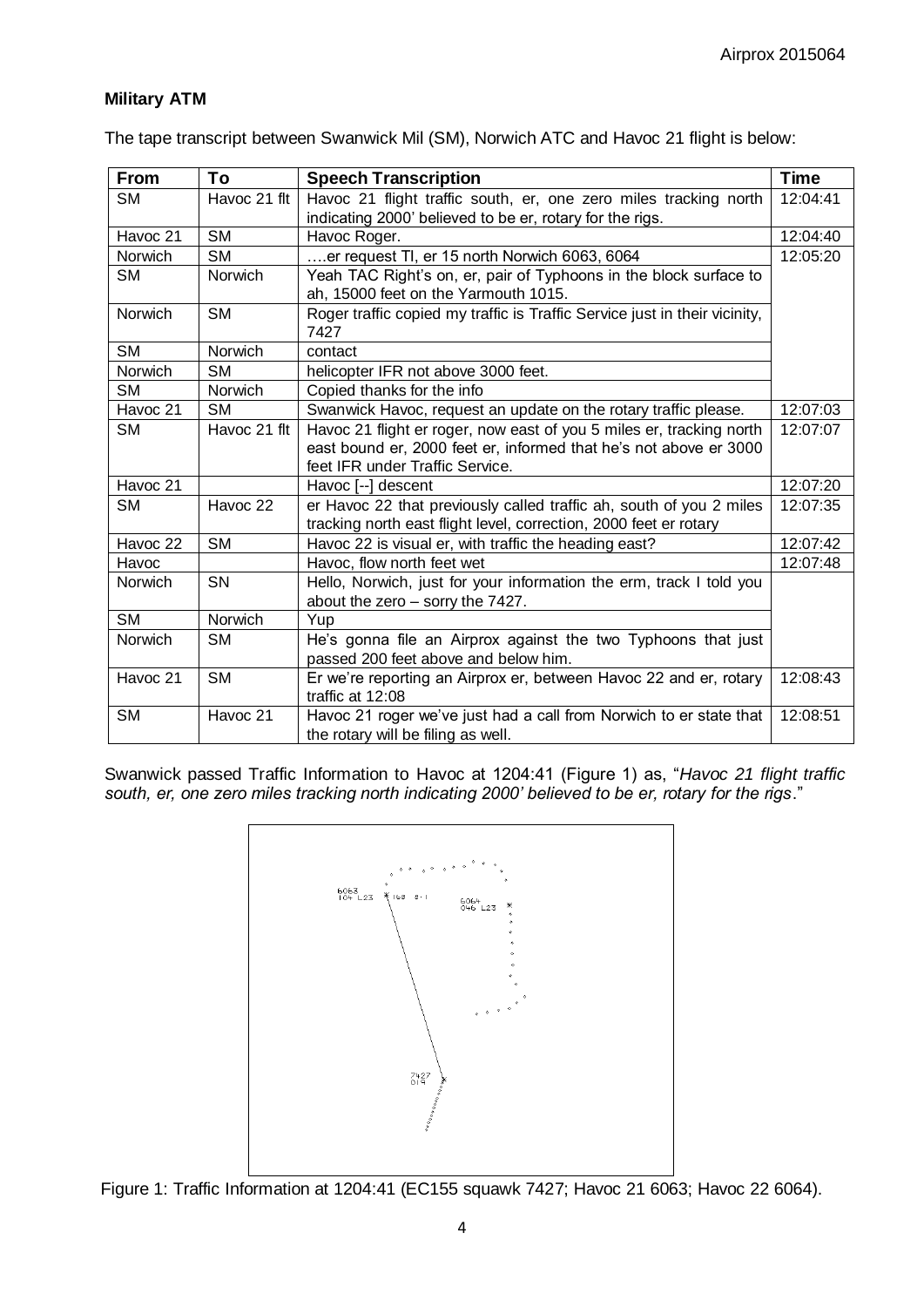At 1306:33 (Figure 2), Havoc 21 had descended rapidly but the speed and horizontal separation had kept the aircraft clear of the EC155.



Figure 2: Geometry at 1206:33.

At 1207:03, Havoc Flt requested an update on the rotary traffic and Swanwick replied at 1207:07 (Figure 3) with, "*Havoc 21 flight er roger, now east of you 5 miles er, tracking north east bound er, 2000 feet er, informed that he's not above er 3000 feet IFR under Traffic Service*." The radar replay shows the rotary at 2nm to the south-east of Havoc 21 and approximately 3nm to the northnorth-west of Havoc 22.



Figure 3: Traffic Information at 1207:07.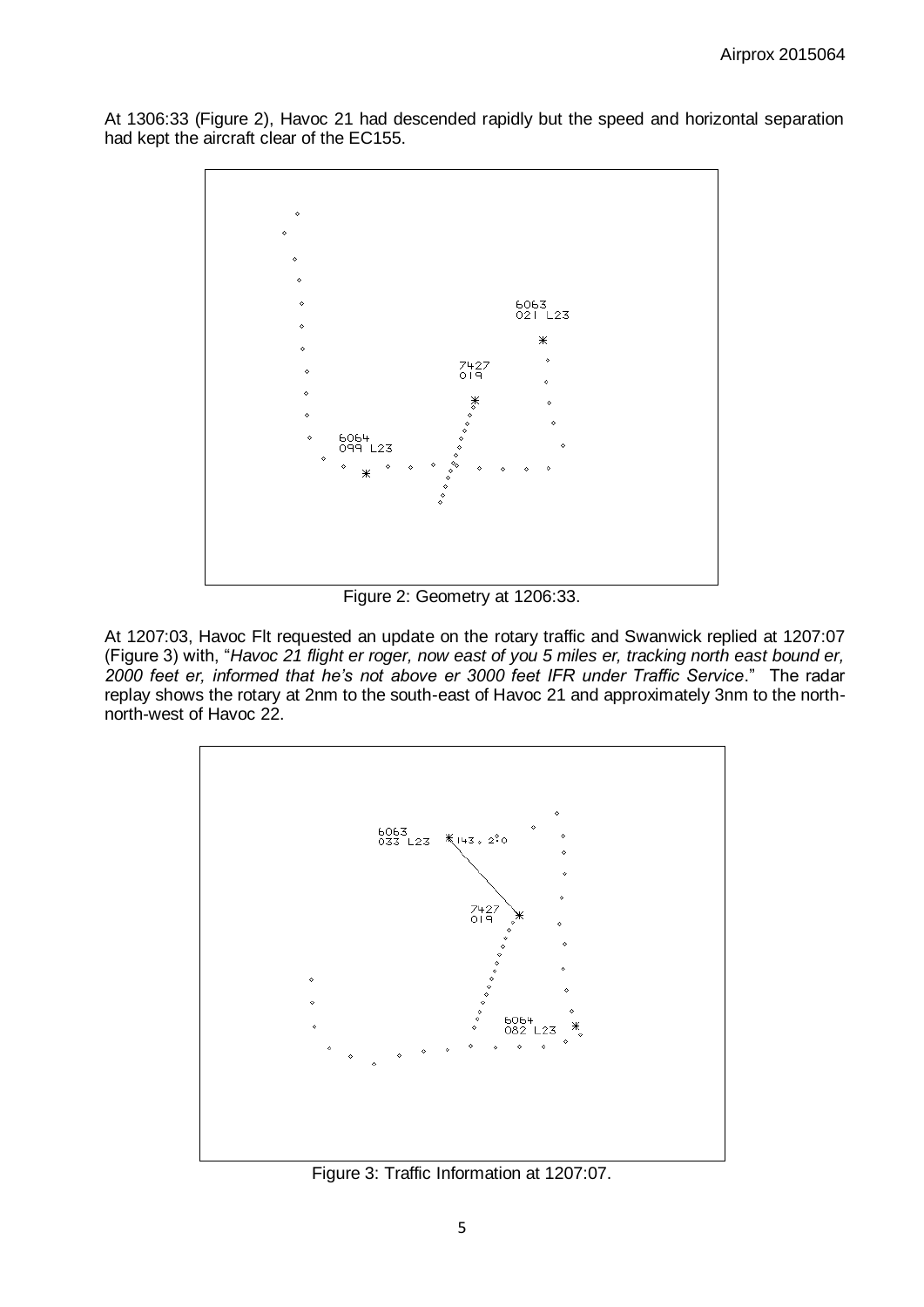

At 1207:25 (Figure 4) the replay shows 1nm separation and the Typhoon indicating 1600ft above.

Figure 4: Closing geometry at 1207:25.

The CPA was estimated at 1207:29 (Figure 5) with 0.1nm and 300ft separation.



Figure 5: CPA estimated at 1207:29.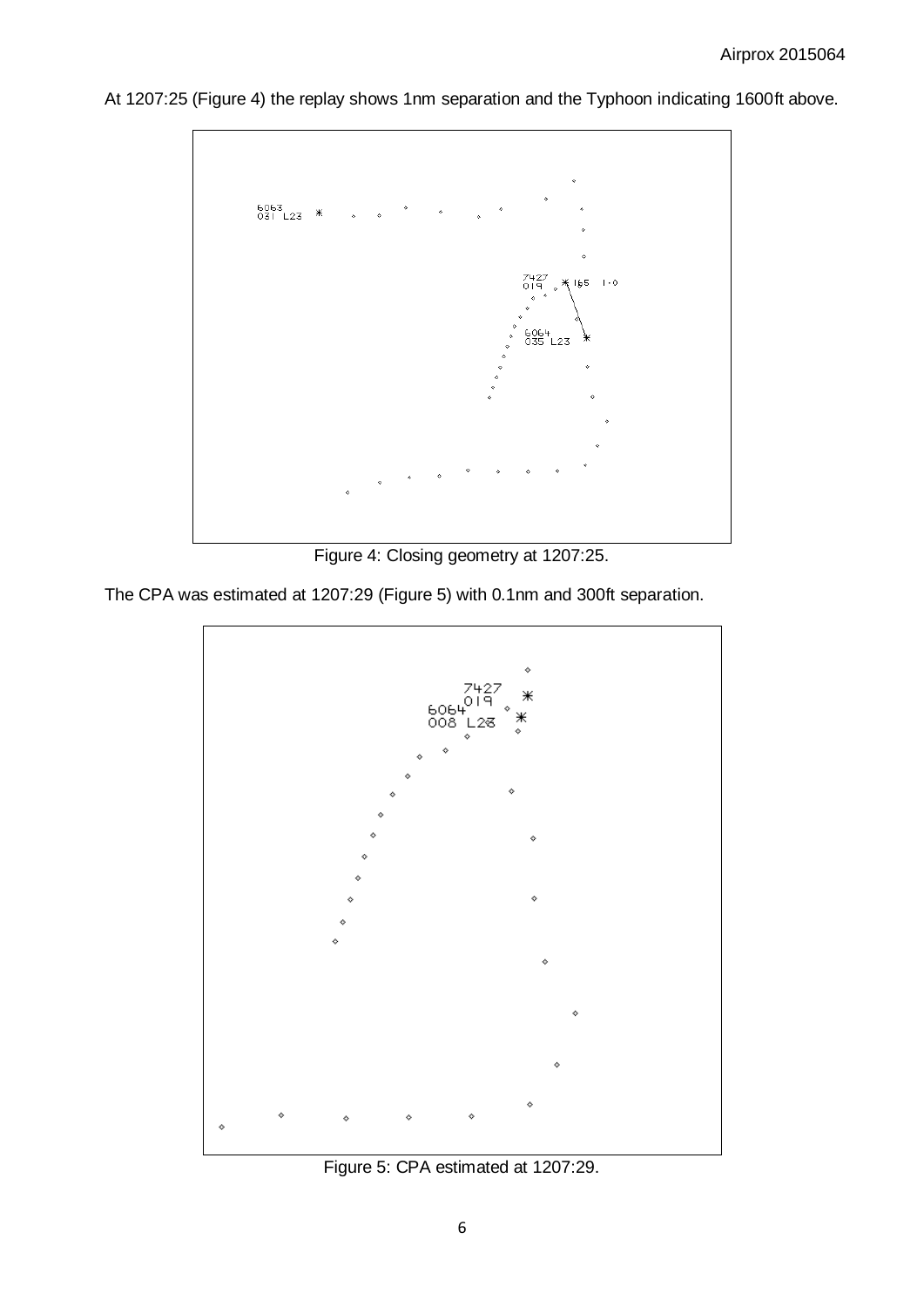At 1207:35 (Figure 6), Swanwick provided an update, "*er Havoc 22 that previously called traffic ah, south of you 2 miles tracking north east flight level, correction, 2000 feet er rotary*."



Figure 6: Updated Traffic Information at 1207:35.

The Typhoon crew had chosen to operate in the area because a number of factors: favourable met conditions, it provided a distinct target, and it was part of a composite sortie in D323C. The crew were aware of the Helicopter Main Routes and had relied upon Swanwick for the passage of Traffic Information. Additionally, the sortie was booked into the Low Flying System, and was on  $CADS<sup>2</sup>$ . Due to the height difference and geometry of the conflicting tracks, the rotary was not in scan coverage, and the pilot was not visual until approximately 200ft away. The pilot described a 'high' cockpit workload, and recalled the Traffic Information at 10nm and 5nm separation; the lead pilot commented that the information was not accurate as Havoc 22 conflicted with the rotary. To elucidate, the pilot commented that the Traffic Information was insufficient because the formation had taken a predictable pattern and the information was passed in relation to the lead aircraft.

The Swanwick Tac controller passed Traffic Information as 'south at 10nm' (Figure 1) to the flight callsign and the rotary was on a bearing of 168° at 8.1nm. An update was requested approximately 30 seconds prior to CPA, and the information was again given to the flight callsign as 'east at 5nm, not above 3000 feet, IFR'. The radar replay shows that the rotary was 2nm to the south-east of Havoc 21 and approximately 3nm to the north-north-east of Havoc 22 (Figure 3). An update was passed specifically to Havoc 22 approximately 5 seconds after CPA. The Traffic Information had been passed to the formation, despite their split, and not to individual elements until post-CPA. The Swanwick Tac controller had three aircraft on frequency in a 'medium-to-low' environment. Both Airprox aircraft were in Class G airspace and information had been passed between Swanwick and Norwich, but no formal coordination had been agreed due to the tracks being under a Traffic Service. As per CAP774, the definition of a Traffic Service states that, "the controller provides specific surveillance-derived traffic information to assist the pilot in avoiding other traffic." Furthermore, under the terms of a Traffic Service, the controller is not required to achieve deconfliction minima and the pilot is responsible for collision avoidance.

 $\overline{a}$  $2$  Centralised Aviation Data Service, a web based advisory system designed to highlight potential conflictions in planned routes.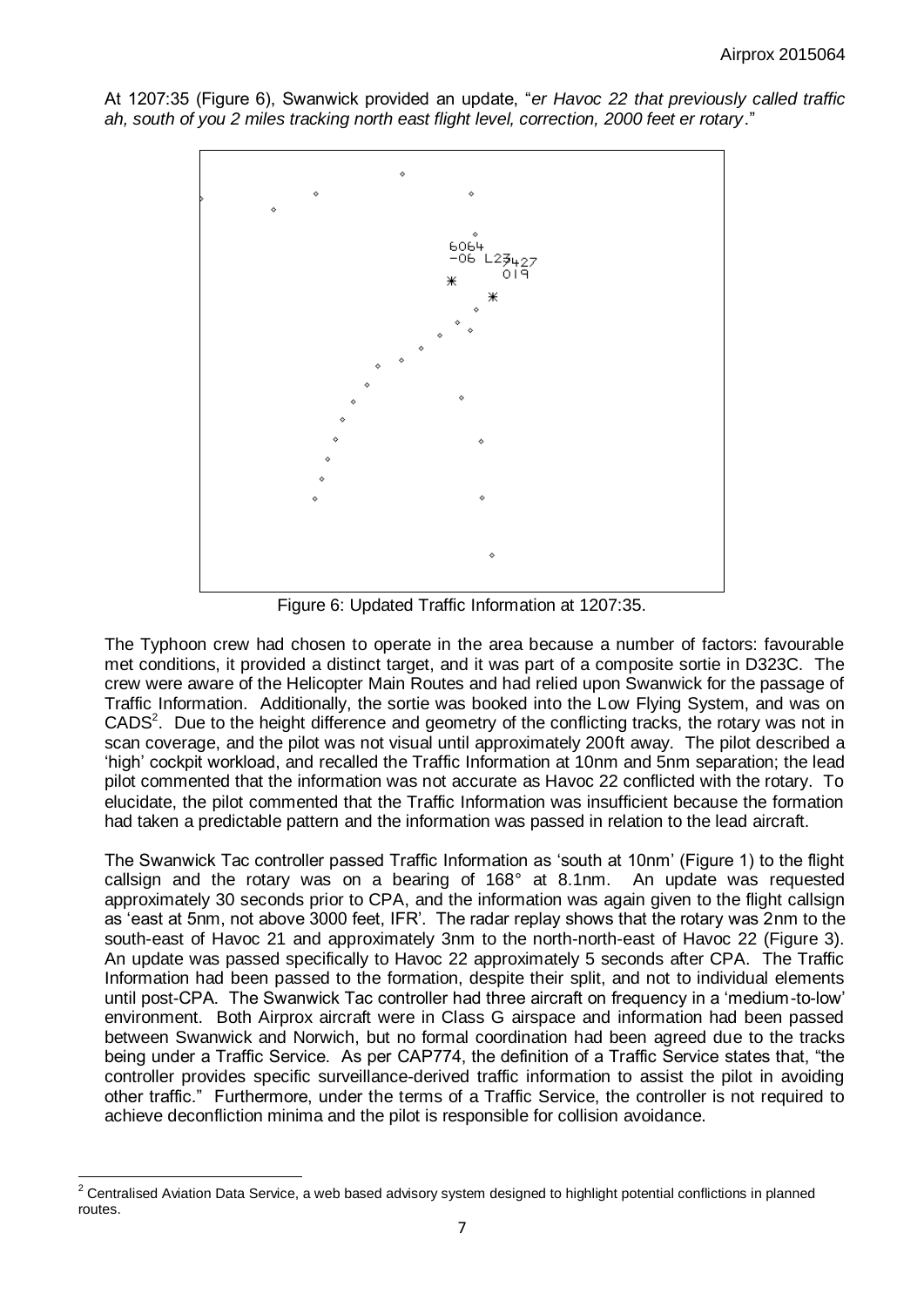'Safe' separation was lost between Havoc 22 and the rotary. In the absence of TCAS/CWS and radar contact, the pilot relied upon Traffic Information from Swanwick. This information placed the rotary 5nm to the east, not above 3000ft, and as the pilot of Havoc 22 considered that the rotary was separated laterally, he continued a descent through the last reported altitude. The controller had readily highlighted the lessons from the incident and the actions can be viewed in the context of the wide radar range-scale being used to view all elements under a service (estimated radar range as 75nm), an expectation that the Typhoons could generally acquire conflictors on radar, and that the rapid descent had allowed less time to assimilate the closing geometries. Although the crews had attempted to maintain a predictable pattern of strafing runs, the controller may have misjudged spatial information and aircraft projection.

The normal barriers to an incident would be ACAS/TAS, radar-derived Traffic Information and the principle of see-and-avoid. The Typhoon did not have ACAS or TAS fitted and Traffic Information was a partially-absent barrier. See-and-avoid was the principal barrier remaining to prevent loss of safe separation; the Typhoon pilot had a late sighting with 200ft separation and the rotary pilot first became visual with the fast jet with 0.5nm separation.

### **UKAB Secretariat**

The pilots involved shared an equal responsibility for collision avoidance and not to operate in such proximity to other aircraft as to create a collision hazard<sup>3</sup>. Because the geometry was considered to be overtaking then the pilot being overtaken had right of way and the other pilot was required to keep out of the way of the other aircraft by altering course to the right<sup>4</sup>.

#### **HQ Air Command**

All aircraft involved in this incident were operating in Class G airspace under a Traffic Service from two different agencies. The Typhoon pilots were well aware of the proximity of the HMRs, the possibility of encountering rotary traffic, and had made the conscious decision to seek an ATS from Swanwick (Mil) rather than Norwich. The Typhoons were driven into operating in this area by a combination of favourable weather and avoidance areas along the north Norfolk coast. The Traffic Information provided to the Typhoon pilots was reasonably accurate but was not sufficiently detailed for the formation number 2 to realise that the helicopter's track directly affected his aircraft. It is unclear whether or not the EC155 pilot was aware of the extent of the vertical and lateral manoeuvring of the Typhoons and so he may not have been able to formulate an informed plan to avoid any possible conflict.

### **Summary**

The Airprox occurred in Class G airspace; the EC155 pilot, outbound from Norwich was in receipt of a Traffic Service from Norwich and the Typhoon pilots were in receipt of a Traffic Service from Swanwick Mil. The Typhoon flight was General Handling in the vicinity of the EC155 pilot's track between surface and 15000ft. The Typhoon pilots were issued with Traffic Information when the EC155 was approximately 8nm south of them. Discussion took place between Norwich and Swanwick Mil but no coordination was agreed. The pilot of Havoc 21 requested and was issued with an update to the Traffic Information. However, the pilot of Havoc 22, who was on a conflicting track with the EC155, was not given updated information on its position relative to him until after the CPA. The pilot of the EC155 was issued with Traffic Information about the Typhoons. He first observed the second Typhoon 0.5nm away, coming directly at his helicopter approximately 200ft lower.

### **PART B: SUMMARY OF THE BOARD'S DISCUSSIONS**

 $\overline{a}$  $3$  SERA.3205 Proximity. Rules of the Air 2015.

 $4$  SERA.3210 Right-of-Way (c) 3 Overtaking. Rules of the Air 2015.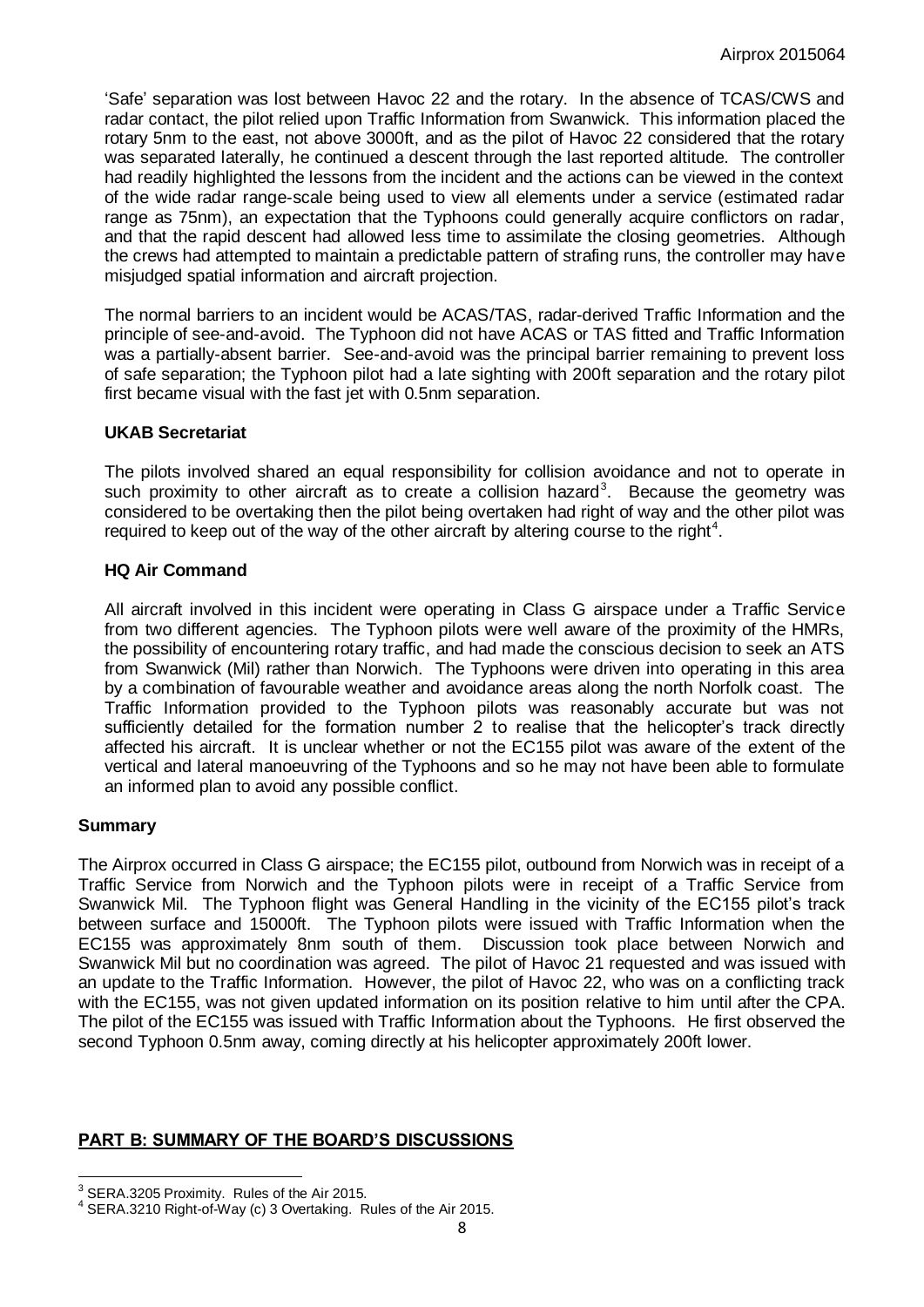Information available included reports from the pilots and controllers concerned, area radar and RTF recordings and reports from the appropriate ATC and operating authorities.

The Board first discussed whether it had been a reasonable plan for the Typhoon pilots to have carried out their operational manoeuvres in an area adjacent to the entrance/exit points (at the Norfolk northern coast) of two Helicopter Main Routes (HMR). A Military Pilot member explained that, although the Typhoon crews had been aware of the HMRs and the possibility of the presence of an off-shore helicopter flight, they had been restricted for a number of reasons from operating elsewhere. He offered that there had been a number of avoidance areas further along the coast; the weather in other areas had not been suitable to their task; they had required to operate as close as possible to D323C; and that there had been a suitable 'target' on the coast. This led to a protracted discussion amongst the Board members as to the suitability of this decision. Although recognising the constraints mentioned, many members thought that it had not been a sensible decision to plan to conduct the exercise against a target that was, for all intents and purposes, at the start/end of the HMR. They opined that the incident could have been prevented simply by choosing a target even only a few miles away rather than rely so heavily on Traffic Information from ATC to warn them about any helicopters in the area. Given their highly-dynamic manoeuvring, and the likely inaccuracy of any Traffic Information as a result, that the Typhoon pilots had then continued to conduct their exercise after receiving Traffic Information about the EC155 raised questions in many members minds as to the fine line in decision-making between abandoning the run or continuing. A military pilot member said that the Typhoon crews had no doubt used the Traffic Information issued by the controller to try and calculate whether they could complete another two runs before the EC155 was in their precise operating area. Based on the information they had (which was referenced to the lead Typhoon), the Typhoon pilots had calculated that the EC155 had been about 5nm south of them and had judged, incorrectly, that they would be able to carry out their two runs before it had reached their vicinity. Irrespective of the fine judgement of this situation, a Civil Controller member with experience of the Norwich operation added that at certain times of the day the HMRs can become very busy indeed with off-shore traffic, and he considered that it was not an ideal place for military fast-jet manoeuvres at any time, even though he agreed that they had been entitled to be there.

Turning to the ATC aspects, a military controller member agreed that the initial Traffic Information that had been issued to the Typhoon flight could have been more usefully articulated and had not been wholly accurate. The EC155 had been reported as 10nm south of them when it was actually about 8nm away, although it was recognised that the controller was operating with a radar display showing a range of at least 75nm and this large scale could have explained the discrepancy. Notwithstanding, members noted that the Typhoon flight had been informed that the EC155 was tracking north at 2000ft (towards their operating area). The Board then noted that, just over 2 minutes after receiving the initial Traffic Information, Havoc flight had requested an update on the rotary traffic. Traffic Information had been issued to the flight as 5nm east, tracking north-east not above 3000ft. The military controller member agreed that this had not been an appropriate message because, at the time, the two Typhoons had been operating independently some distance apart; Havoc 21 had already passed ahead of the EC155. He commented that Traffic Information should have been issued directly to Havoc 22's pilot, rather than the flight, because he had been on a conflicting track with the EC155; as it happened, Traffic Information referenced to him was only passed after CPA.

Some Board members wondered whether Norwich ATC should have invited the EC155 pilot to turn right to take him away from the operating area of the Typhoons. A civil controller member and a civil helicopter pilot member commented that this was not a practical solution given the dynamics at play. The EC155 had been comparably much slower and less manoeuvrable than the Typhoons, and there had been no guarantee that the Typhoon crews would have stayed operating in the same part of airspace.

The Board then discussed how the Airprox could have been prevented. A number of Board members thought that coordination should have taken place between the Norwich and Swanwick (Mil) controllers to separate the flights vertically. The EC155 was on a constant flight-path not above 3000ft, and some members reasoned that the solution would have been for the Typhoons to level off